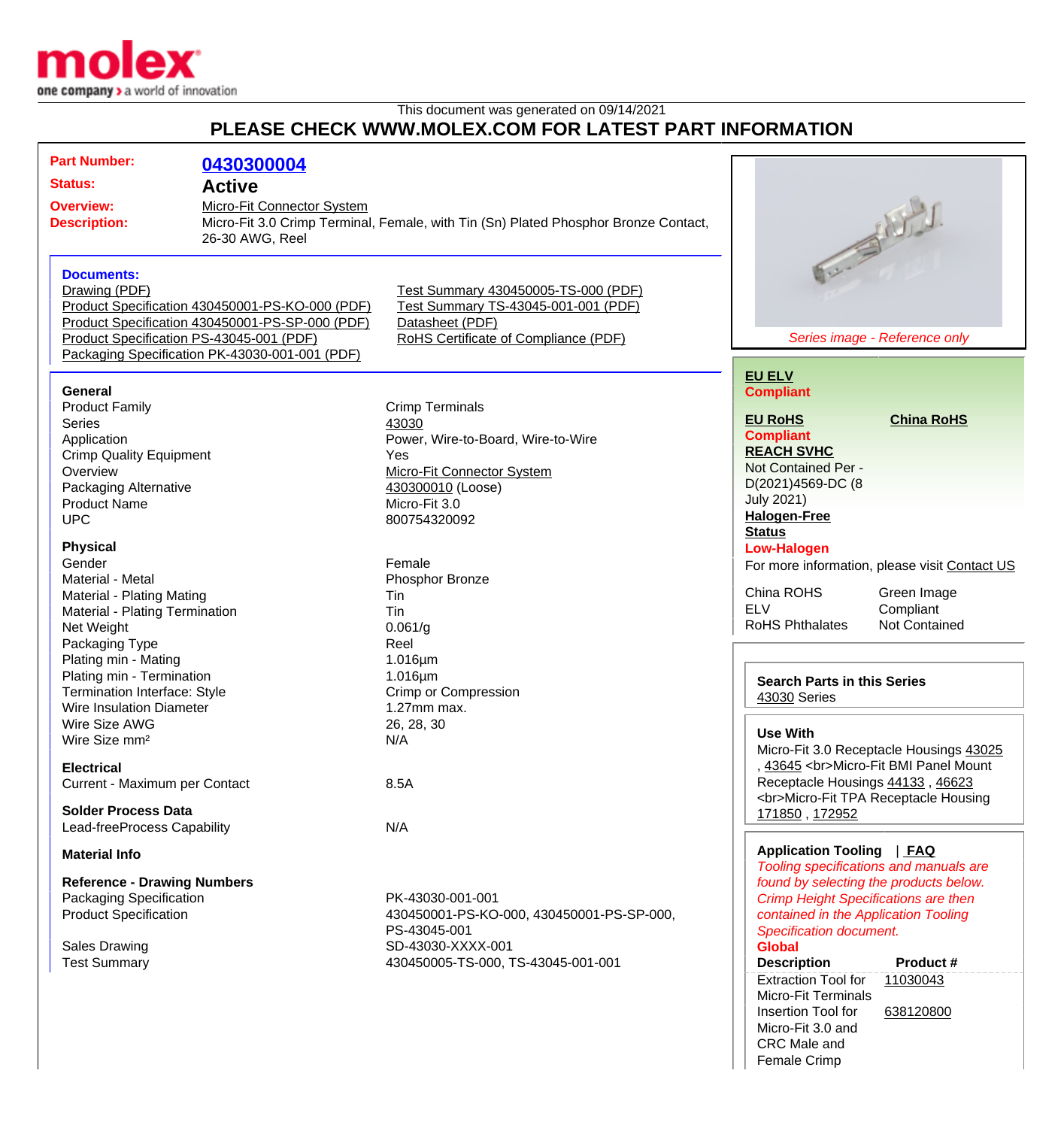Terminals, 20-30 AWG PremiumGrade Hand[638190000](http://www.molex.com/molex/products/datasheet.jsp?part=active/0638190000_APPLICATION_TOOLIN.xml) Crimp Tool for Micro-Fit 3.0 Terminals, 20-30 AWG FineAdjust Applicator [639004400](http://www.molex.com/molex/products/datasheet.jsp?part=active/0639004400_APPLICATION_TOOLIN.xml) for Insulation OD 1.12-1.27mm, 26-30 AWG Wire FineAdjust Applicator [639046600](http://www.molex.com/molex/products/datasheet.jsp?part=active/0639046600_APPLICATION_TOOLIN.xml) for Micro-Fit 3.0 Crimp Terminals, Insulation OD 0.63-1.10mm 26-30 AWG T2 Terminator for Insulation OD 1.12-1.27mm, 26-30 AWG [639104400](http://www.molex.com/molex/products/datasheet.jsp?part=active/0639104400_APPLICATION_TOOLIN.xml) **Japan Description Product #** Applicator for M211A [572983000](http://www.molex.com/molex/products/datasheet.jsp?part=active/0572983000_APPLICATION_TOOLIN.xml) Bench Press, 20-30 AWG Wire S-1 Applicator for Micro-Fit 3.0 Plug and Receptacle Crimp Terminals, 26-30 AWG [572983710](http://www.molex.com/molex/products/datasheet.jsp?part=active/0572983710_APPLICATION_TOOLIN.xml)

This document was generated on 09/14/2021 **PLEASE CHECK WWW.MOLEX.COM FOR LATEST PART INFORMATION**